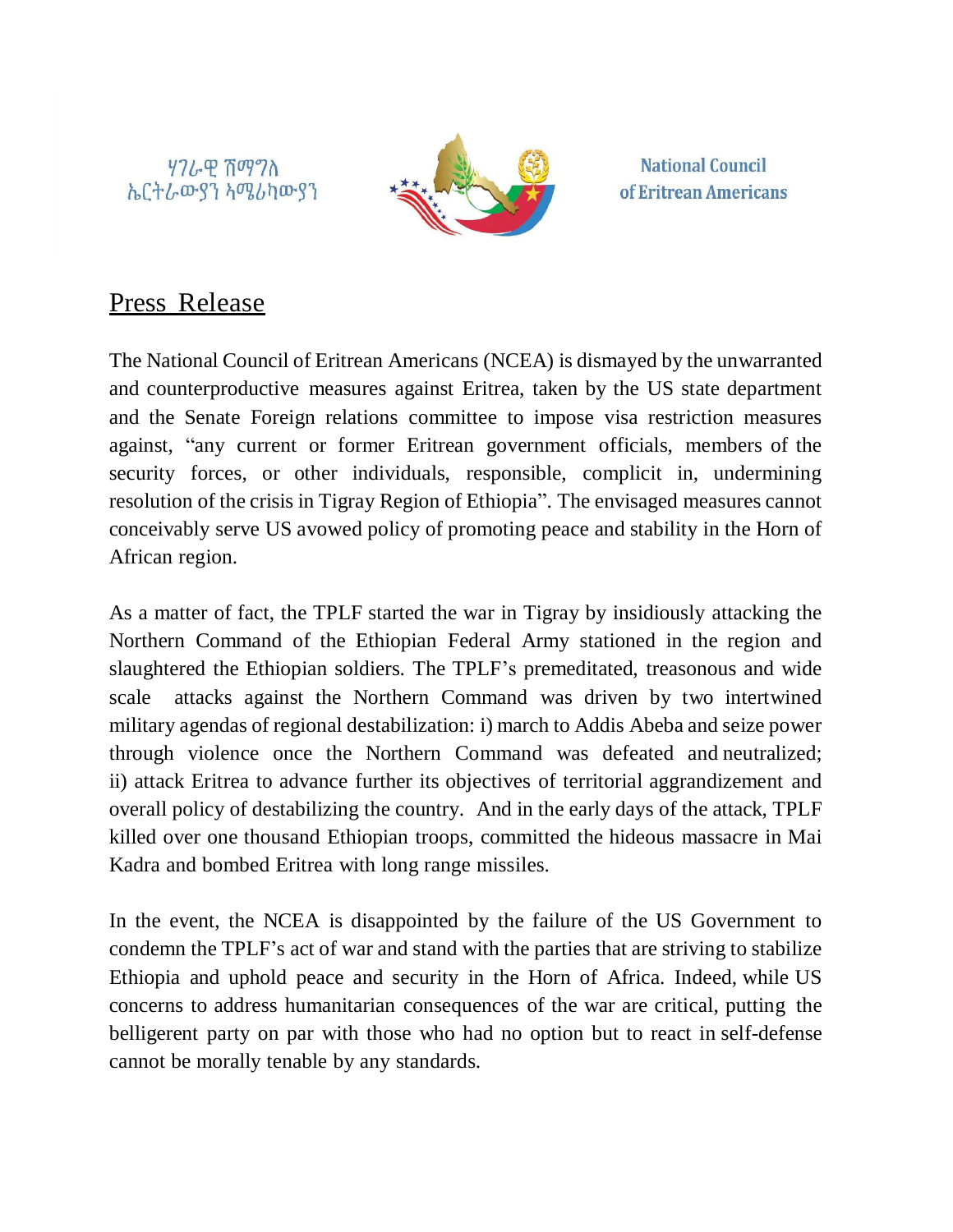As acts of the past 30 years alone may speak themselves, the TPLF and its remnants have been and still remain a menace to the region. In 1998, TPLF waged a full-scale war and aggression against Eritrean in the name of 'border claim'. After three years of devastating war, Eritrean and Ethiopia signed a peace agreement in the year 2000, calling for the permanent termination of military hostilities and the peaceful settlement of the boundary issues through the establishment of a neutral Boundary Commission to delimit and demarcate their common border. In 2002, the Commission announced its ruling. Eritrea accepted the ruling unconditionally. TPLF led Ethiopia declared, in 2003, that it will not be abided by the final and binding verdict. It continued occupying territories awarded to Eritrea and carried out unrelenting hostilities along the border with military skirmishes to destabilize Eritrea.

Encouraged by its allies, TPLF group exploited all regional and international platforms to, politically and economically isolate Eritrea. This group held the border conflict as a long evil strategy to weaken Eritrea with the belief that Eritrea will eventually succumb and implode.

The TPLF, for years, played the international community saying it wants to negotiate with Eritrea on a final and binding verdict that did not need any negotiations; just so, it can weaken and isolate Eritrea and make it look as if it was Eritrea refusing to cooperate. Even after the new rapprochement, when PM Abiy Ahmed came to power in 2018, this renegade group defied the Federal Government and refused to relinquish Eritrean territories.

The TLPF, a movement that was established in the 70's and which had primarily fought for secession of Tigrai from Ethiopia, came to power when the Derg regime was over thrown in 1991. It seemed by then it had abandoned its primary objective of being limited to the independence of Tigrai and aspired to rule Ethiopia in its entirety. In fact this sudden change in strategy did not take place because of the awakening of TPLF's national conscience that Ethiopia should remain united. Its secessionist and irredentist agenda was not embraced by the EPLF, but more importantly, the TPLF had opted to pursue a dualist policy: i) remain part of Ethiopia so long as it was the dominant power; or ii) opt for secession by forcibly incorporating adjacent territories fin Ethiopia and parts of Eritrea. Indeed, the TPLF and three other organizations merged to establish the EPRDF coalition, it had remained the most powerful by controlling the entire senior political and